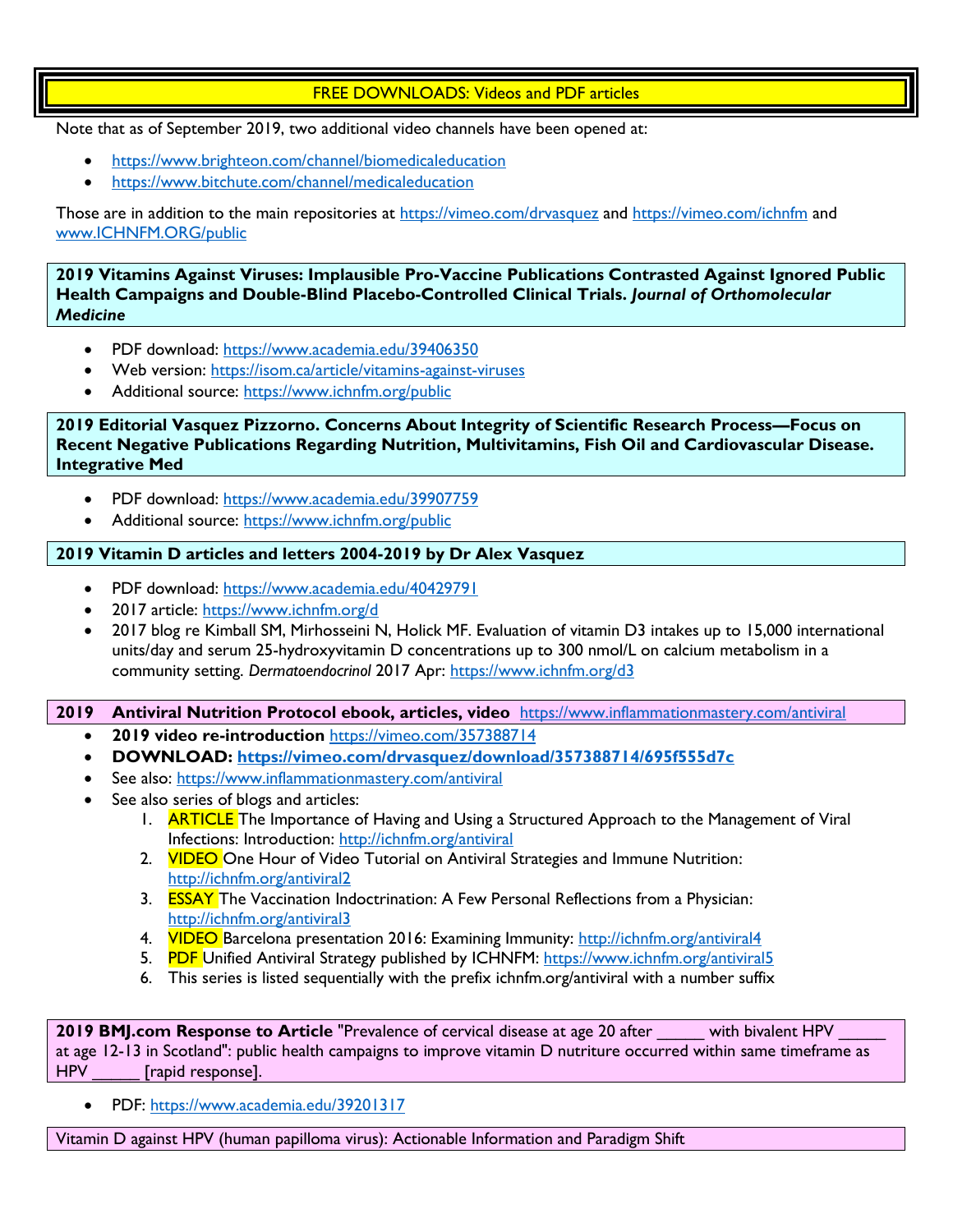- Download:<https://vimeo.com/drvasquez/download/251566879/4606da9fe9>
- Video:<https://vimeo.com/251566879>

Drug injury shown to cause fibromyalgia-like clinical presentation:

• VIDEO:<https://vimeo.com/347925713>

Fibromyalgia 2019 Epic Functional Medicine Conference Introduction:

• VIDEO:<https://vimeo.com/342454661>

Fibromyalgia diagnosis criteria changed to include drug injury

- VIDEO:<https://vimeo.com/337090478>
- DOWNLOAD:<https://vimeo.com/drvasquez/download/337090478/0710547085>

Bad Science in Medical Nutrition: Politics of Fish Oil

- VIDEO:<https://vimeo.com/314997927>
- DOWNLOAD:<https://vimeo.com/drvasquez/download/314997927/2e99a835bf>
- PDF:<https://www.academia.edu/38289348>

Download and Share Research Review (updated 20mar2019): Acute encephalopathy followed by permanent brain injury or death

- VIDEO:<https://vimeo.com/322315232>
- DOWNLOAD AND SHARE:<https://vimeo.com/drvasquez/download/322315232/2d5d596d3b>

# BRIEF Critique of "Effects of n-3 Fatty Acid Supplements in Diabetes Mellitus: ASCEND Study" N Engl J Med 2018 Aug

- VIDEO:<https://vimeo.com/287650812>
- PDF:<https://www.academia.edu/37964035> Please note that this was a formal submission to the NEJM that was rejected despite its merit
- PDF:<https://www.academia.edu/37329403>
- DOWNLOAD:<https://vimeo.com/drvasquez/download/287650812/f1b45ab894>

Fibromyalgia Functional Medicine Conference Presentation: Introduction part 1

- English:<https://vimeo.com/ondemand/fibromyalgia2019>
- VIDEO:<https://vimeo.com/342454661>
- Subtitulos español castellano:<https://vimeo.com/ondemand/fibromialgia2019>

Scientific Writing and Journal Editing: Tips #1

- VIDEO:<https://www.facebook.com/InflammationMastery/videos/2017718101674712/>
- VIDEO:<https://vimeo.com/318326979>
- PDF:<https://www.academia.edu/38426918>

# Critique of "Effects of n-3 Fatty Acid Supplements in Diabetes Mellitus: ASCEND Study" New England Journal of Medicine 2018 Aug

- VIDEO:<https://vimeo.com/287266715>
- PDF:<https://www.academia.edu/37326521>
- DOWNLOAD:<https://vimeo.com/drvasquez/download/287266715/69e887fc7a>

# Introduction to Cardiovascular Nutrition (cardionutrition #1): Ketogenic Diet and Potassium Citrate

- VIDEO:<https://vimeo.com/277472451>
- PDF:<https://www.academia.edu/36947369>

Importance of acid-base balance, serum bicarbonate, potassium citrate, urine pH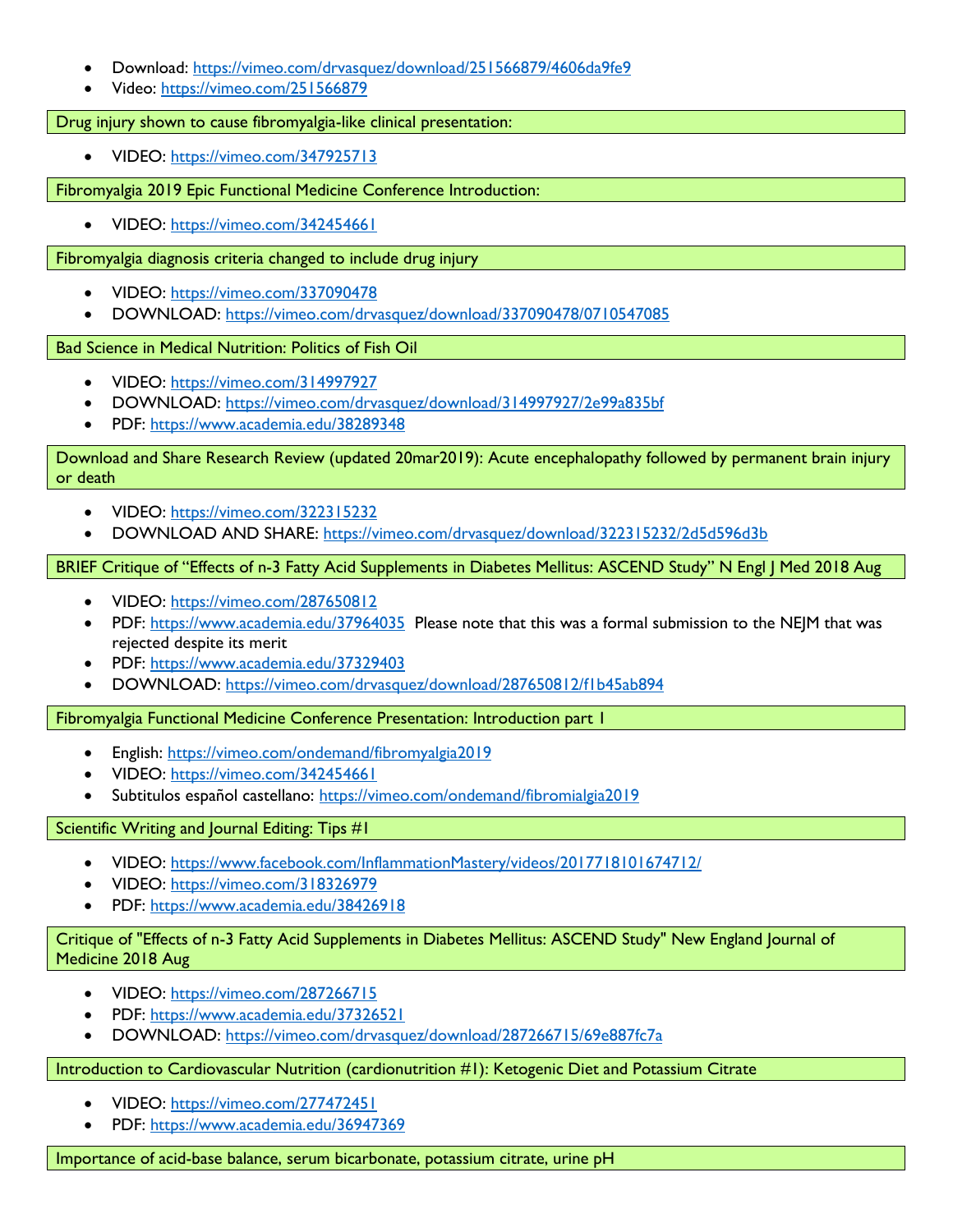- VIDEO:<https://vimeo.com/282027203>
- DOWNLOAD:<https://vimeo.com/drvasquez/download/282027203/d7b9b59040>
- PDF: <https://www.academia.edu/37138783>

How to read a multivitamin and mineral label: Introductory concepts (free video download)

• VIDEO:<https://vimeo.com/274281484>

DOWNLOAD and SHARE: Under-reporting by healthcare providers

- VIDEO:<https://vimeo.com/325221191> download available
- DOWNLOAD AND SHARE:<https://vimeo.com/drvasquez/download/325221191/4e54ad00a4>

DOWNLOAD and SHARE: Senator describes iatrogenic death of his daughter

- VIDEO:<https://vimeo.com/325221258>
- DOWNLOAD:<https://vimeo.com/drvasquez/download/325221258/e0c195e7e0>

Short review of "Supplemental Vitamins and Minerals for CVD Prevention and Treatment"

- VIDEO:<https://vimeo.com/273402598>
- Download:<https://vimeo.com/drvasquez/download/273402598/44c2c128ce>
- PDF:<https://www.academia.edu/36790803>

# **Perpetuating Nutritional Ignorance among Doctors and Recycling Bad Science at JAMA and AMA**

- VIDEO:<https://vimeo.com/265987272>
- DOWNLOAD:<https://vimeo.com/drvasquez/download/265987272/bbcfb27773>
- PDF: https://www.academia.edu/36470484/Another\_nail\_in\_the\_coffin\_for\_JAMA\_and\_AMAs\_credibility

# **Review of "Associations of Omega-3 Fatty Acid Supplement Use With Cardiovascular Disease Risks" JAMA Cardiology 2018**

- VIDEO:<https://vimeo.com/255648523>
- PDF:<https://www.academia.edu/35935996>

**Hyperkalemia, Laboratory Assessment of Renal Function: 2016 edit of 2012 lecture**

• VIDEO:<https://vimeo.com/152296851>

FIBROMYALGIA Pathology, Politics, Nutrition, Functional Medicine, Dysbiosis, Microbiome, Mitochondria

• You can download this video file here:<https://vimeo.com/drvasquez/download/308187060/12e5fc6928>

Medical Education, Drug Safety Education...or...Drug Sales Training

• DOWNLOAD:<https://vimeo.com/drvasquez/download/357243119/b5a29912c7>

NAC video introduction

• <https://vimeo.com/drvasquez/download/363903395/cf3090f769>